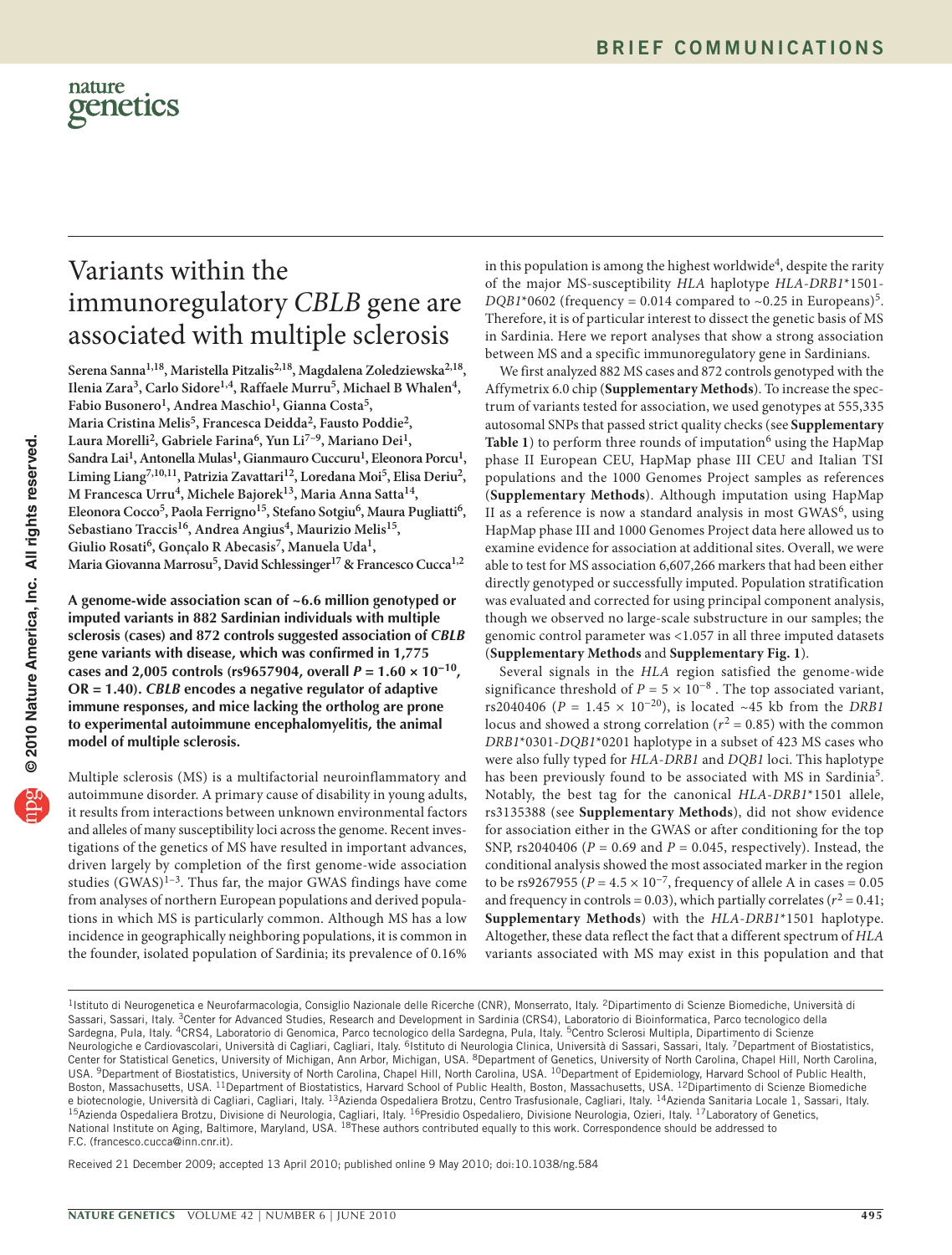<span id="page-1-0"></span>

|  |  | Table 1 Association results for rs9657904 |  |  |  |
|--|--|-------------------------------------------|--|--|--|
|--|--|-------------------------------------------|--|--|--|

| Study type          | $n$ (cases/controls) | Freq (cases/controls) | OR (95% CI)       | P value                |
|---------------------|----------------------|-----------------------|-------------------|------------------------|
| GWA samples         | 882/872              | 0.875/0.815           | $1.58(1.31-1.90)$ | $1.20 \times 10^{-6}$  |
| Independent samples | 1.775/2.005          | 0.867/0.830           | $1.34(1.17-1.52)$ | $9.34 \times 10^{-6}$  |
| Joint analysis      | 2.657/2.877          | 0.870/0.826           | $1.40(1.27-1.57)$ | $1.60 \times 10^{-10}$ |

The table summarizes results at rs9657904 in the *CBLB* locus using a 1 degree of freedom test. The independent samples consist of 1,775 and 1,474 controls and 531 AFBAC controls. Frequency and odds ratio are given with respect to the T allele.

further work is required to fine map these effects. Some previously described markers at known non-*HLA* loci were also confirmed, although they did not show genome-wide significant *P* values (see **Supplementary Table 2**).

We then ranked non-*HLA* SNPs based on their level of significance, the evidence for association at nearby SNPs, their proximity to functional candidate genes and their *P* values in previously published GWA scans, prioritizing variants that were not typed or imputed in previous GWAS or that were in loci with inconclusive evidence of disease association (**Supplementary Methods**). We selected nine SNPs to be validated with an independent genotyping method (**Supplementary Methods** and **Supplementary Table 3**). *De novo* genotyping with TaqMan yielded an average concordance rate of 97.5% between inferred and directly typed genotypes. All nine of the chosen variants were then assessed in an additional 1,264 MS cases and 1,305 unrelated controls from the sample population; the controls included 403 affected family–based pseudo controls (AFBAC) from 403 MS trios (**Supplementary Methods**). Only one SNP showed evidence of association at  $P < 0.05$  in the replication sample set; this SNP was then genotyped in a further 511 MS cases and 700 controls, which included 128 AFBAC individuals (**[Table 1](#page-1-0)** and **Supplementary Table 3**). In particular, rs9657904 (containing a T > C alteration), located in intron 1 of *CBLB* on chromosome 3q13.11, was genotyped with the Affymetrix chip (call rate = 93.5%) and showed an initial  $P = 7.95 \times 10^{-5}$  in the first stage of the GWAS that was decreased to  $P = 3.19 \times 10^{-6}$  by filling in undetermined genotypes by imputation using HapMap III. This SNP was then fully validated ( $P = 1.20 \times 10^{-6}$ ) by direct TaqMan genotyping and was confirmed in an additional 1,775 MS cases and 2,005 controls (*P* = 9.34 × 10−6; **[Table 1](#page-1-0)** and **Supplementary Table 3**).

Jointly analyzing all the available data from the GWAS together with the follow-up dataset (which contained 2,657 cases and 2,877 controls), we observed convincing evidence for association, with  $P = 1.60 \times 10^{-10}$  (OR = 1.40, 95% CI 1.27–1.57 for the common allele T and OR =  $2.5$ ,  $95\%$  CI 1.71-3.52, for the homozygous TT genotype when compared to the baseline risk conferred by the CC genotype, with no significant evidence for departure from the multiplicative model; **[Fig. 1](#page-1-1)** and **[Table 1](#page-1-0)**). Likewise, no significant interaction  $(P = 0.31)$  was detected in a case-only analysis with the

*DRB1*\*0301-*DQB1*\*0201 haplotype, using rs2040406 genotypes as a proxy.

*CBLB* was the only gene in the associated region (**[Fig. 1](#page-1-1)**). One other variant, rs12487066, 325 kb upstream of *CBLB* and independent of rs9657904 ( $r^2$  = 0.2), showed some nominal evidence of association in the previous GWAS<sup>3</sup>, but it was not associated with MS ( $P = 0.74$ ) in our sample.

In a conditional regression analysis performed on our GWAS data, rs9657904 entirely explained the association at the region (that is, no other nearby SNPs showed significant evidence for association after adjusting for rs9657904). This marker was not included in HapMap II; thus, we were only able to fully analyze it after imputation with the haplotypes from the HapMap III or 1000 Genomes samples as references. Other nearby SNPs that were included in HapMap II did show strong evidence for association in all analyses. Indeed, several other markers spanning the region from the gene promoter to intron 3 showed a degree of association similar to that of rs9657904 (rs9846534 *P* = 3.93 × 10<sup>-6</sup>, rs10511246 *P* = 3.90 × 10<sup>-6</sup>, rs6804152 *P* = 3.87 × 10−6, rs7649466 *P* = 3.66 × 10−6 and rs9631436 *P* = 3.72 × 10−6; **[Fig. 1](#page-1-1)**). However, these polymorphisms could not be distinguished statistically and therefore any of them, or other variants yet to be identified, could be the causal variant(s). The SNPs with the smallest *P* values, rs9657904 and rs7649466 ( $r^2 = 1$  with each other), both fall in the 5′ region of *CBLB,* a gene characterized by at least 11 alternative isoforms. As assessed in CD4<sup>+</sup> T-cell lines, this region contains a CpG island, along with DNase I hypersensitivity sites, a combinatorial pattern of 17 histone acetylation and methylation sites and a DNA polymerase II binding site (**Supplementary Fig. 2**). All these features indicate the presence of a regulatory core with transcriptional activity. Furthermore, rs7649466 is predicted to affect an exonic splicing enhancer for SF2 (allele G score = 2.81 and allele C score 3.42 from PupaSuite 2.0). Overall, these data suggest that rs9657904 and rs7649466, or other variants in close linkage disequilibrium with them, might affect *CBLB* splicing and/or transcription regulation and could provide mechanistic clues for the observed disease association.

*CBLB* encodes a multifunctional adaptor protein that works as a RING-family E3 ubiquitin ligase to negatively regulate T-cell receptor and B-cell receptor activation<sup>7,8</sup>. Furthermore, this molecule is also critical for the induction of anergy in NKT cells, a specific class of



<span id="page-1-1"></span>Figure 1 Association and linkage disequilibrium patterns at the *CBLB* locus. (a) Association of genotyped and imputed SNPs (-log<sub>10</sub> P) around *CBLB*. Comb diagrams indicate the location of successfully genotyped SNPs in Affymetrix 6.0 (filled diamonds) and of SNPs imputed (open circles) using haplotypes from 1000 Genomes as the reference panel. The top SNP (rs9657904) is highlighted in blue, and other SNPs are colored according to their degree of disequilibrium with this variant; for color coding, see legend at the upper left corner. Recombination rate (cM/Mb, from the CEU HapMap population) is depicted by a blue line. The *P* value resulting from a joint analysis of samples used in the GWA scan and replication is annotated and indicated with a black diamond. The *CBLB* transcript is indicated in the lower box, with '−' indicating the transcript's direction. (b) The linkage disequilibrium pattern in the Sardinian population.